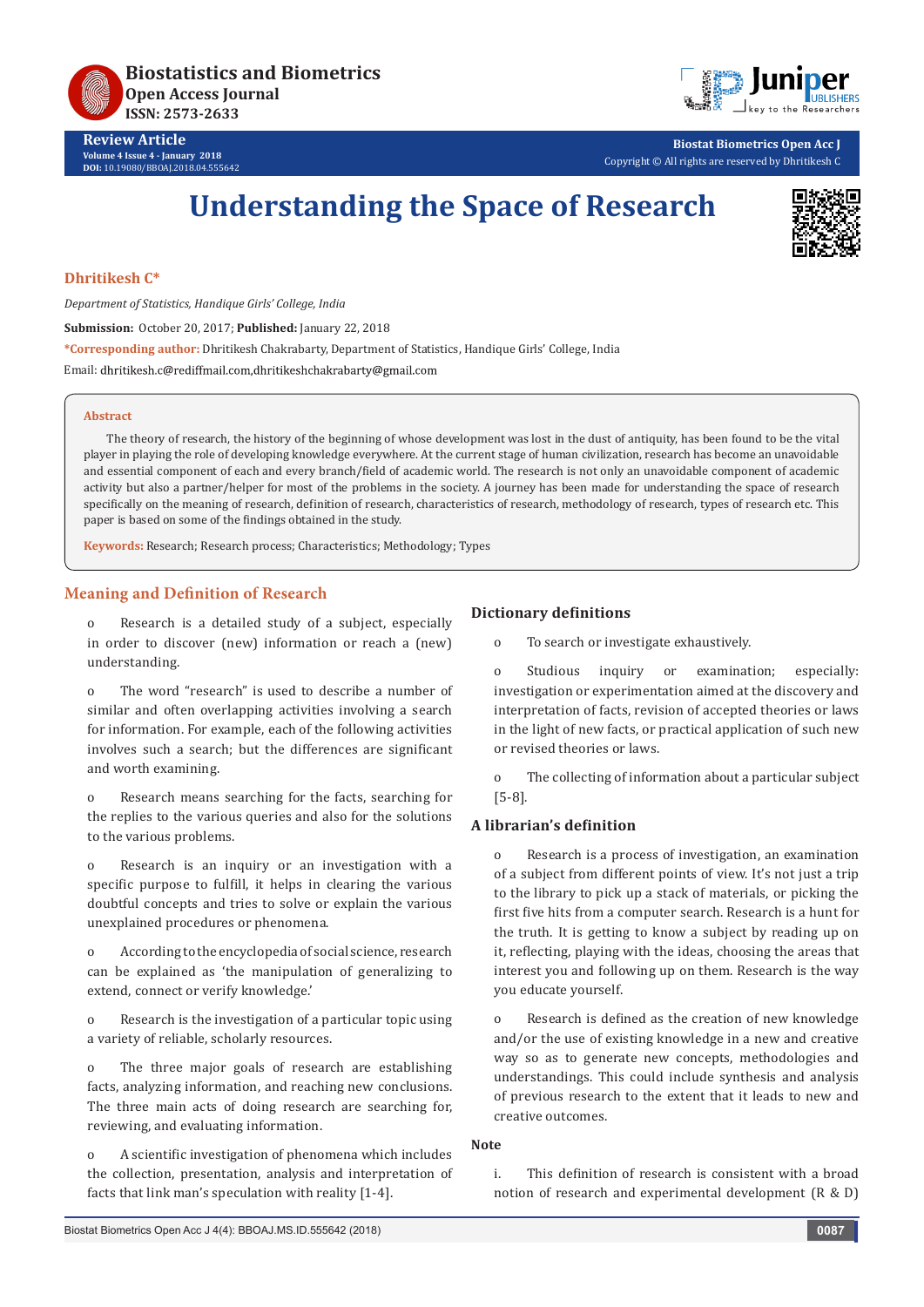as comprising of creative work undertaken on a systematic basis in order to increase the stock of knowledge, including knowledge of humanity, culture and society, and the use of this stock of knowledge to devise new applications.

ii. This definition of research encompasses pure and strategic basic research, applied research and experimental development. Applied research is original investigation undertaken to acquire new knowledge but directed towards a specific, practical aim or objective (including a clientdriven purpose) [9].

## **What research isn't?**

- o Research isn't teaching.
- o Research isn't encyclopedic.
- o Research isn't just data-gathering.
- o Research isn't just about methodology.

o Research isn't repetition, except in some special circumstances.

## **Research process**

o The research process is the methodical approach to finding and examining a variety of reliable, scholarly resources on a particular topic.

o The research process has a beginning and an end, with many stages or steps in between. Each one of these steps is built upon the foundation of information. Brainstorming ideas, searching for resources, and analyzing ideas are all information-based activities.

The Research Process in Six Steps:

Step 1: Determining Research Needs

Step 2: Defining a Research Topic

Step 3: Developing a Search Strategy

Step 4: Conducting the Search

Step 5: Evaluating Resources

Step 6: Citing Resources

# **Components of the research process**

- I. Problem/Objectives
- II. Hypotheses
- III. Theoretical/Conceptual Framework
- IV. Assumptions
- V. Review of Related Literature
- VI. Research Design
- VII. Data Collection
- VIII. Data Processing and Statistical Treatment
- IX. Analysis and Interpretation
- X. Summary, Conclusions and Recommendations

## **Features of good research procedure**

- a. Should be systematic in nature
- b. Should be logical
- c. Should be empirical and replicable in nature
- d. Should be according to plans

e. Should be according to the rules and the assumptions should not be based on the false bases or judgments

- f. Should be relevant to what is required
- g. Procedure should be reproducible in nature
- h. Controlled movement of the research procedure

# **Characteristics of research**

- I. Research is based on the scientific method
- II. Helps in answering various pertinent questions

III. It is an organized, planned and patient investigation or a critical enquiry

IV. It has logical roots, helping to establish facts or principles

V. Analytical & critical i.e. going deeper into the depth of the idea

- VI. Systematic i.e. employing valid procedure and principle
- VII. Controlled i.e. keeping the variable constant
- VIII. Accurate i.e. conducting a careful investigation

IX. Replicability: The research design and procedures are replicated to enable the researcher to arrive at valid conclusive results

X. Cyclical: Research is a cyclical process. It starts with a problem and ends with a problem

XI. Empirical: Research is based on direct experiences or observation alone by the researcher

XII. Requires courage: calling the researchers will to continue the work in spite of the problem

XIII. Original work: producing a work of your own by making use of scientific process

XIV. Patient and unhurried activity: requiring an effort making a capacity

XV. Hypothetical: giving an intelligent guess before presenting the conclusion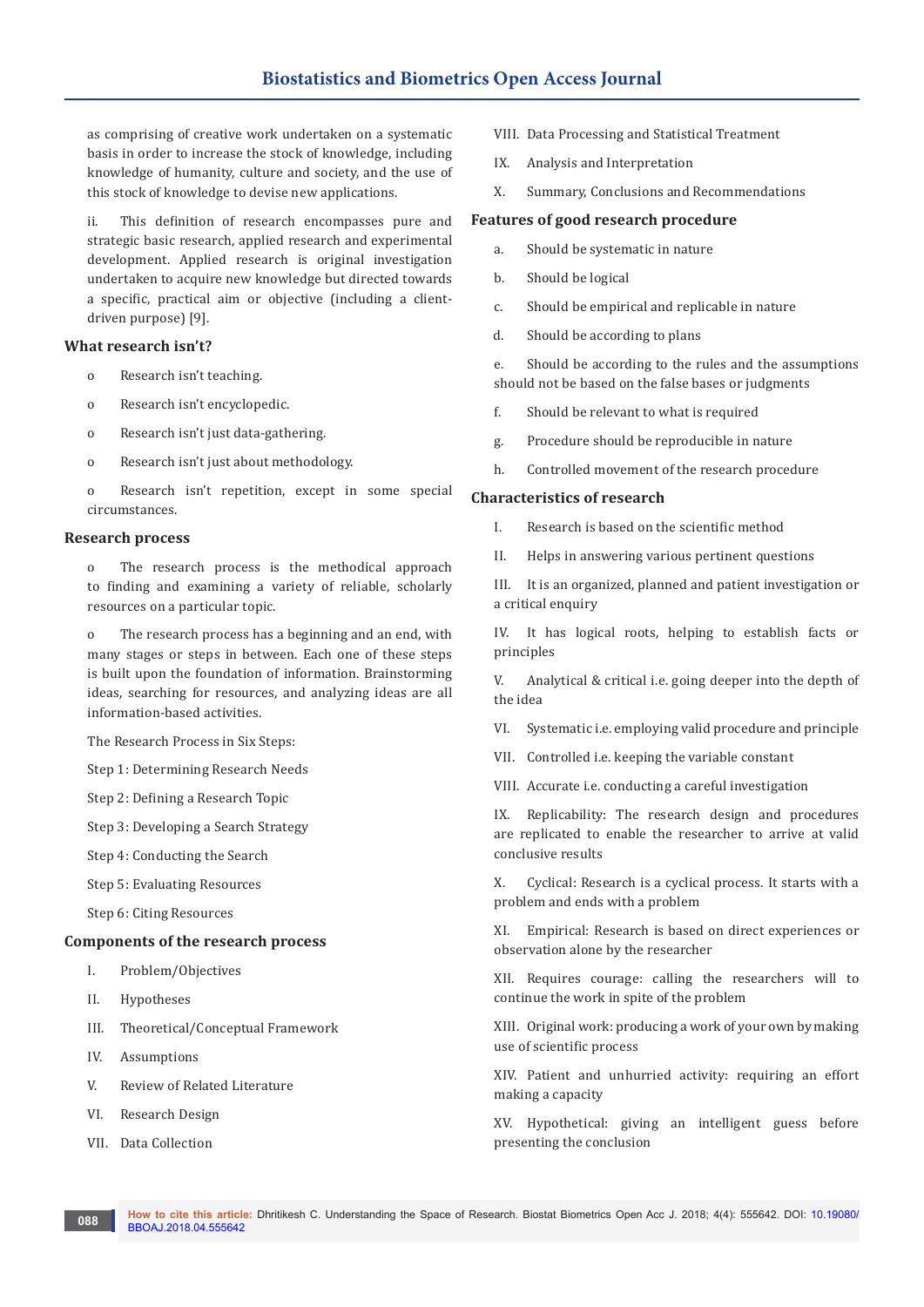XVI. Done by an expert: making the research more reliable and tested

XVII. Critical: Research exhibits careful and precise judgment. A higher level of confidence must be established. For example, 1 or 5 percent level of confidence, and based on these levels of confidence, the researcher is precise on his interpretation whether to have significant or insignificant results

XVIII. Logical. Research is based on valid procedures and principles. Methodical Research is conducted in a methodical manner without bias using systematic method and procedures

# **Types of Research**

## **Classification**

**First way of classification:** In the first thinking, researches can be classified into two broad types namely

- A. Theoretical type of researches
- B. Applied type of researches

Theoretical researches can again be classified into three subclasses namely

- I. Conceptual type of researches
- II. Theory development type of researches
- III. Methodological type of researches

Similarly, applied types of researches can be classified into two subclasses namely

- o Art of application (methodological in other words) type of researches
- o Application in real situation (reality) type of researches

**Second way of classification:** On the basis of the experimentation involved, researches can be classified into two broad types namely

- A. Experimental type of researches
- B. Non-experimental type of researches.

Experimental type of researches can be classified into two subclasses. They are

- I. theory-development type of researches
- II. Applied type of researches.

Similarly, non-experimental type of researches can also be classified into two subclasses which are

- I. theory-development type of researches
- II. Applied type of researches respectively.

**Third way of classification:** On the basis of the dependence of one research upon another, researches can be classified into four broad types namely

- a. Original type of researches,
- b. Extension type of researches,
- c. Modification type of researches
- d. Application of existing theory type of researches.

**Fourth way of classification**: On the basis of the ways and purposes of study, researchers can be classified into four broad types namely

Survey research

- o Public opinion polls
- o Mail Surveys
- o Telephone Surveys
- o Consumer Surveys (in the Mall)

## **Focus type of research**

A focus group gathers in-depth information by interviewing six to twelve experts in an informal discussion that lasts one to two hours. An experienced interviewer gathers opinions of the group.

#### **Case studies**

A case study looks at existing information that is readily available and attempts to draw conclusions from this information.

## **Delphi type of research**

The Delphi method surveys the opinions of "expert panels". The research is conducted in three rounds, where the information is gathered, refined and then feed back to the expert participants. The feedback stage allows issues to be sharpened and helps to highlight the major issues involved [10-12].

#### **Content analysis**

Content analysis is often used in quantitative research to study trends or occurrences of information.

#### **Other Types:**

**Basic research:** This is also called as "fundamental research" or "pure research". It seeks to discover basic truths or principles.

**Applied research:** This type of research involves seeking new applications of scientific knowledge to the solution of a problem, such as a development of a new system or procedure, new device, or new method in order to solve the problem.

**Developmental research:** This is a decision-oriented research involving the application of the steps of the scientific method in response to an immediate need to improve existing practices.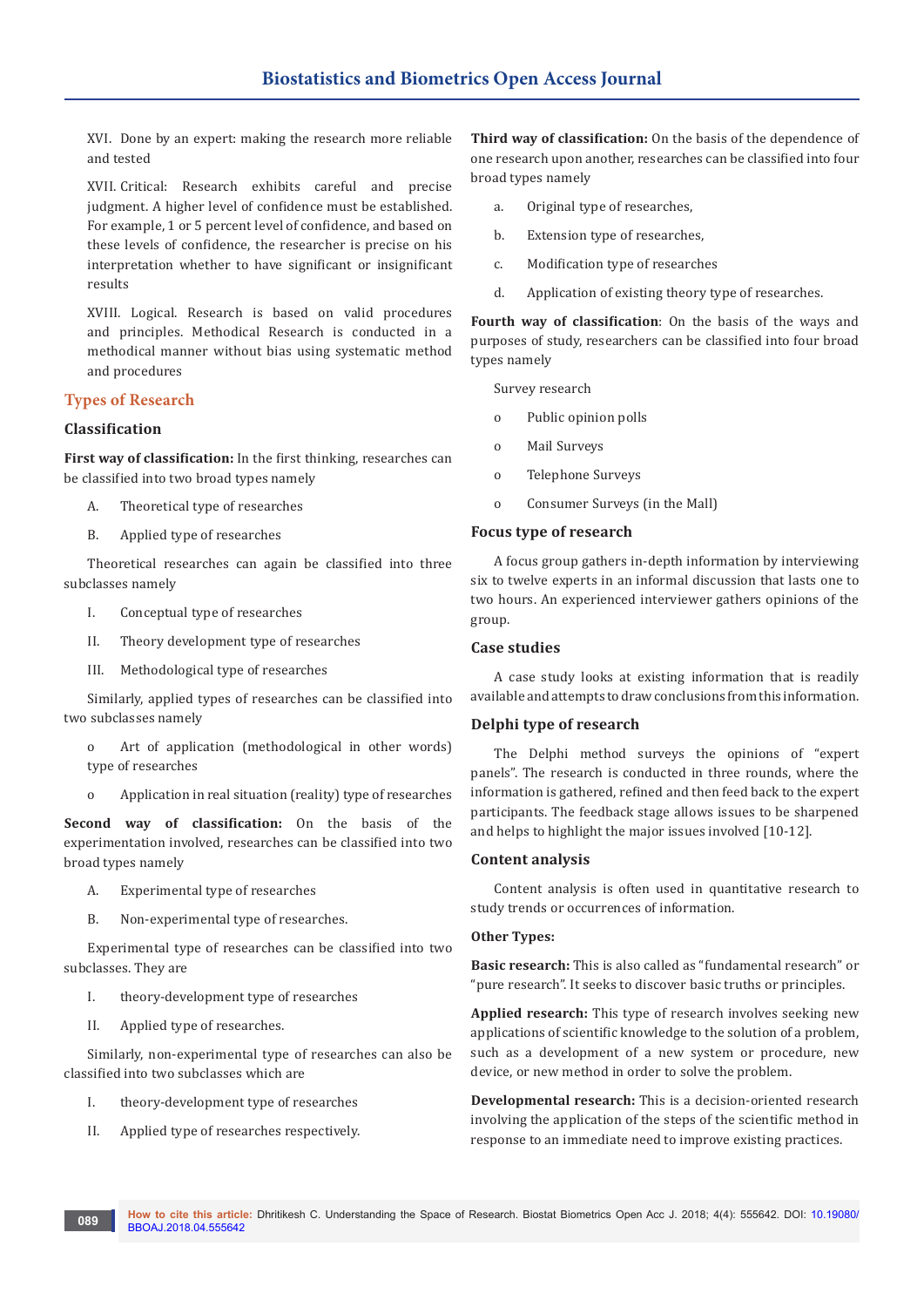**Library research:** This is done in the library where answers to specific questions or problems of the study are available.

**Field research:** Here, research is conducted in a natural setting.

**Laboratory research:** The research is conducted in artificial or controlled conditions by isolating the study in a thoroughly specified and equipped area.

The purposes are:

- o To test hypotheses derived from theory,
- o To control variance under research conditions, and
- o To discover the relations between the dependent and the independent.

#### **Research methods**

**Observational method:** With the observational method (sometimes referred to as field observation) animal and human behavior is closely observed. There are two main categories of the observational method - naturalistic observation and laboratory observation.

**Case study method:** Case study research involves an in-depth study of an individual or group of individuals.

**Survey method:** In survey method research, participants answer questions administered through interviews or questionnaires. After participants answer the questions, researchers describe the responses given.

**Experiments:** People who take part in research involving experiments might be asked to complete various tests to measure their cognitive abilities (e.g. word recall, attention, concentration, reasoning ability etc.) usually verbally, on paper or by computer. The results of different groups are then compared. ple should not be put off by this either.

**Surveys:** Surveys involve collecting information, usually from fairly large groups of people, by means of questionnaires but other techniques such as interviews or telephoning may also be used.

**Case studies:** Case studies usually involve the detailed study of a particular case (a person or small group).

**Participant and non-participant observation:** Studies which involve observing people can be divided into two main categories, namely participant observation and non-participant observation. In participant observation studies, the researcher becomes (or is already) part of the group to be observed. In nonparticipant observation studies, the researcher is not part of the group being studied.

**Observational trials:** Observational trials study health issues in large groups of people but in natural settings.

**Studies using the delphi method:** The Delphi method was developed in the United States in the 1950s and 1960s in the military domain. It has been considered particularly useful in helping researchers determine the range of opinions which exist on a particular subject, in investigating issues of policy or clinical relevance and in trying to come to a consensus on controversial issues [13-15].

## **Types of research based on research method**

**Typology of research:** Research can be classified in many different ways on the basis of the methodology of research. The knowledge it creates, the user group, the research problem it investigates etc.

**Basic research:** The research which is done for knowledge enhancement, the research which does not have immediate commercial potential. The research which is done for human welfare, animal welfare and plant kingdom welfare. It is called basic, pure, fundamental research.

**Applied research:** Applied research is designed to solve practical problem of the modern world, rather than to acquire knowledge for knowledge sake.

**Quantitative research:** Quantitative research aims to measure the quantity or amount and compares it with past records and tries to project for future period.

**Qualitative research:** Qualitative research presents nonqualitative type of analysis. Qualitative research is collecting, analyzing and interpreting data by observing what people do and say. Qualitative research refers to the meanings, definitions, characteristics, symbols, metaphors, and description of things.

**Mixed research:** Mixed research combines qualitative and quantitative research into one single study. In this sense both qualitative and quantitative research methods, techniques, and characteristics are combined into one overall study.

**Action research:** Action research is a research model that follows accomplishment and studying at the same time.

**Detailed action research:** The general approach to action research is for the researcher to first identify the problem and collect data on the related problem so that a more detailed diagnosis can be identified.

**Detailed mixed research:** The general approach to mixed research is for the researcher to use the qualitative research model for one phase of the research project and the quantitative research model for another phase of the research project.

## **Research and Statistics**

### **Definition of statistics**

Statistics has been defined differently by different authors. There are two ways of defining namely

- A. Definition as statistical data
- B. Definition as statistical method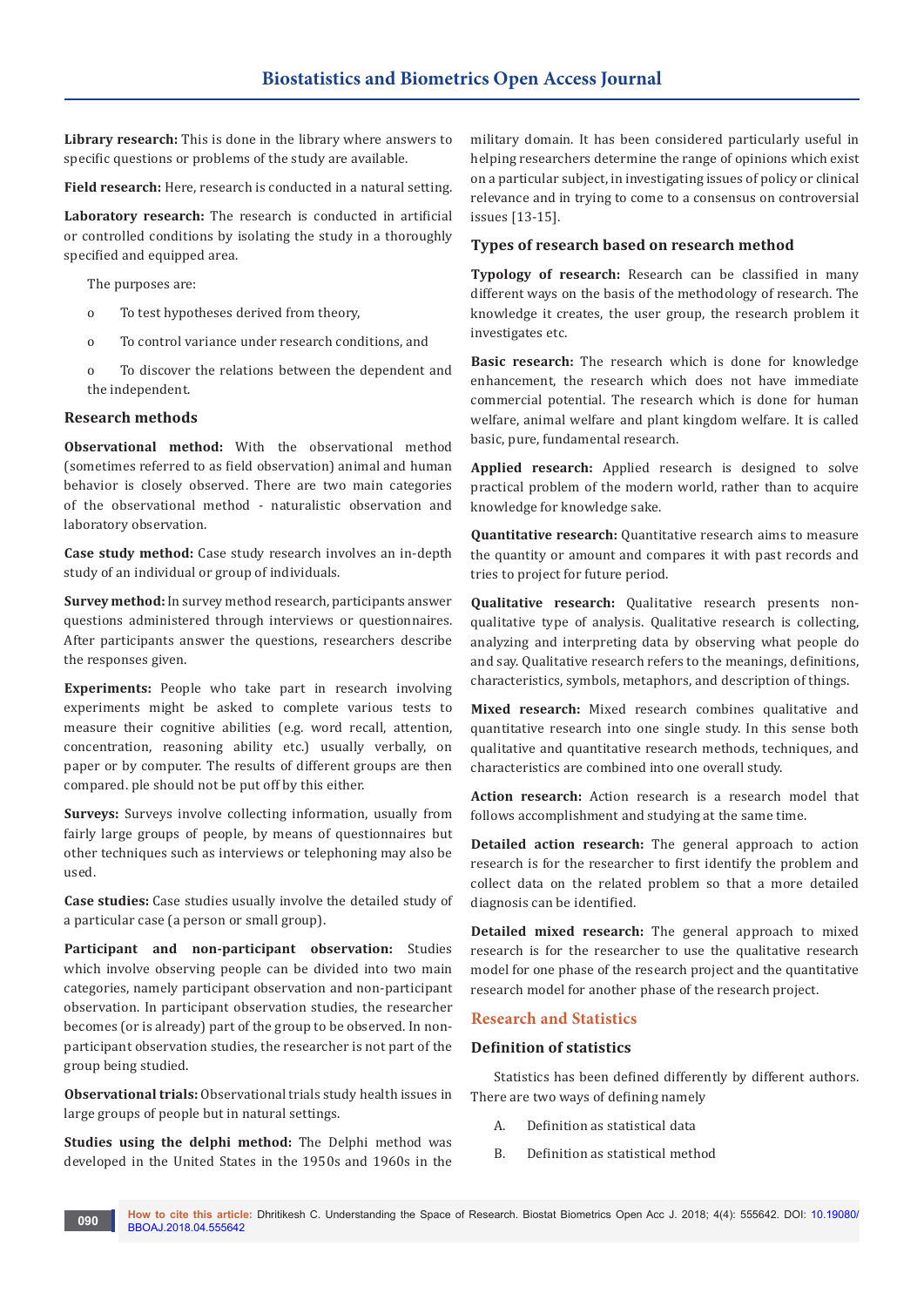**A. Definitions of statistics as statistical data:** Statistics have been described, as statistical data, by the following definitions.

i. Webster's definition: According to Webster," Statistics are the Classified facts representing the conditions of the people in a state, especially those facts which can be stated in numbers or any tabular or classified arrangement."

ii. Definition due to yule and kendall: According to Yule and Kendall, "Statistics means quantitative data affected to a marked extent by multiplicity of causes."

iii. Bowley's definition: Professor Bowley defined statistics (as statistical data) in the following manner: "Statistics are Numerical Statements of facts in any department of enquiry placed in relation to each other.

iv. Definition by Prof. Horace Secrist: More broad definition of statistics was given by Prof. Horace Secrist. According to him, "Statistics means aggregates of facts affected to a marked extent by multiplicity of causes, numerically expressed, enumerated or estimated according to reasonable standards of accuracy, collected in a systematic manner for a predetermined purpose and placed in relation to each other". This definition points out some essential characteristics mentioned below:

I. They are enumerated or estimated according to a reasonable standard or accuracy.

II. They are affected by multiplicity of factors.

III. They must be numerically expressed.

IV. They must be aggregate of facts. Numerical facts may be called statistics if and only if they possess these characteristics.

**B. Definitions of statistics as statistical method:** Statistics have been described, as statistical method, by the following definitions.

I. Bowley's definition: Professor Bowley, who had defined statistics (as statistical data) earlier, defined statistics later (as statistical method) in the following manner:Statistics can be defined to be the

- o Science of Counting,
- o Science of Averages
- o Science of Measurement of Social Organism.

II. Boddington's definition: According to Boddington, Statistics is the Science of Estimates and Probabilities.

III. King's definition: According to King, "The science of statistics is the method of judging collective, natural or social phenomena.

IV. Lovitt's definition: According to Lovitt, "Statistics is the science which deals with collection, classification,

description and comparison of phenomena.

V. Definition by croxton and cowden: Croxton and Cowden defined statistics (as statistical method) in the following manner. "Statistics is the science which deals with the collection, analysis and interpretation of numerical data". This definition is the universally accepted definition of statistics at the current stage of the development of statistical science [16,17].

## **Jobs in Statistics**

The works/jobs to be done in statistical science can be classified into the following stages:

o Collection of Data: In this stage, data/information/ observations required under study are collected.

o Scrutiny of Data: Data/information/observations collected, in stage 1, are verified/scrutinized in this stage

o Classification of Data: Verified/scrutinized data are classified according to requirement/convenience are classified/tabulated In this stage.

o Analysis of Data: In this sate, classified/tabulated data are analyzed.

o Interpretation of Results: Results/outcomes/findings obtained in the earlier stage, are interpreted In this stage.

o Drawing of Conclusion/Inference: Based on the results/outcomes/findings and interpretations obtained in the earlier two stages, conclusions/inferences are drawn in this stage.

Note: Observing the six stages, one can interpret that jobs to be done in statistical science can be broadly treated as three-stage jobs namely Collection Stage, Classification Stage (comprising Scrutiny of Data of & Classification of Data) and Analysis Stage (comprising of Interpretation of Results & Drawing of Conclusion).

# **Jobs in Research**

The works to be done in scientific investigation and research, in general, can be classified in the following steps arranged in chronological sequence:

**Association to problem:** In the first step, researcher/ investigator requires to be associated with the problem existing in the field of interest.

**Detection of problem (for imposed research)/ fixing of problem (for own research, thrust, adventure etc.):** In the next step, researcher/investigator requires to detect the problem(s) existing in the field of interest which need(s) research/investigation.

**Fixing/setting of objective:** In this step, researcher/ investigator requires to fix problem(s) and to set the objective(s) for study.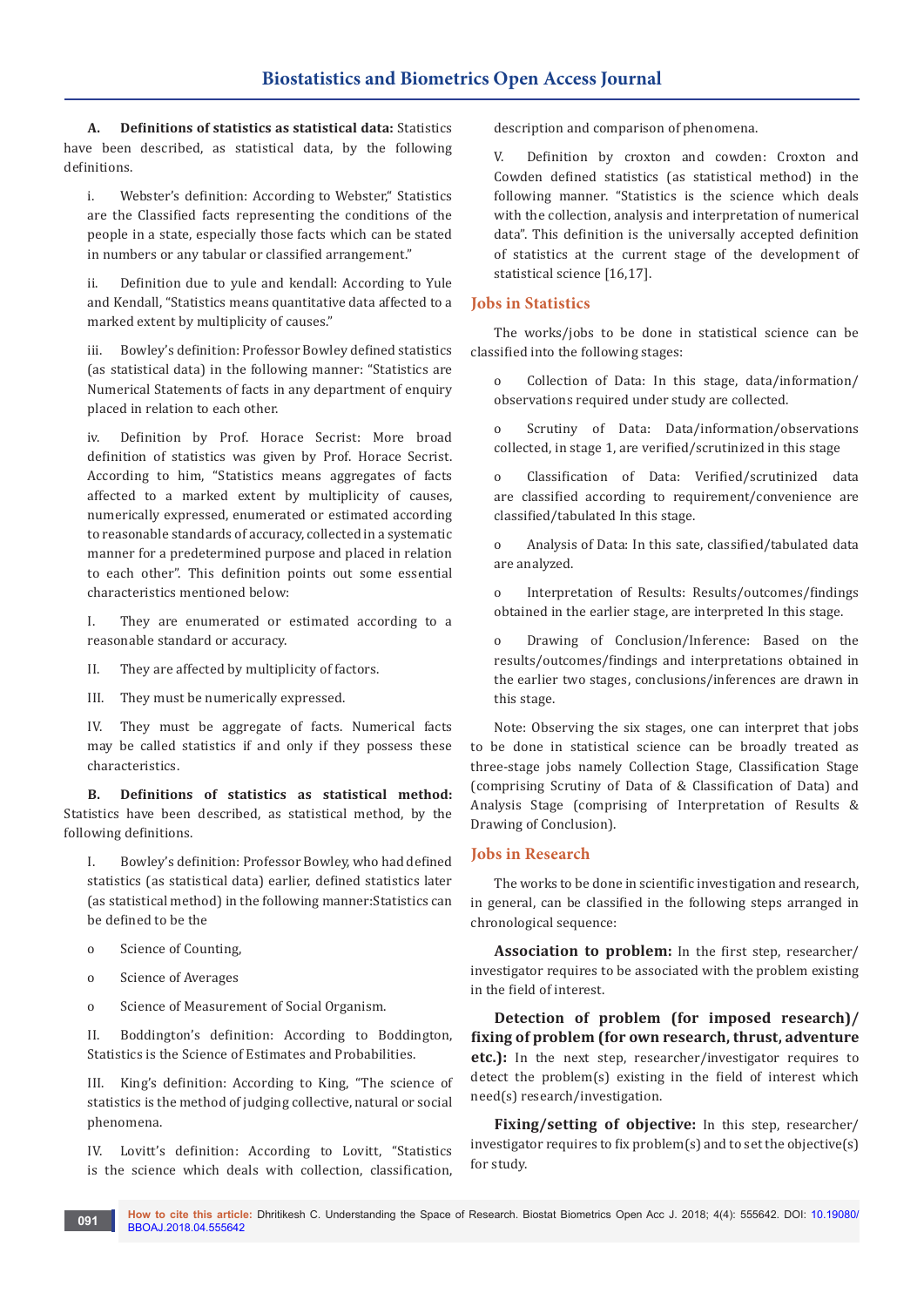**Setting up of hypothesis if any:** Here, the hypothesis to be tested is to be framed of. Normally, a null hypothesis is framed of against an alternative hypothesis with a level of significance (and also with power of the test if necessary).

**Perform experimentation (for Experimental Research)/search for logic/derivation method (for theoretical research):** In this step, experimentation is performed or survey is conducted depending upon the requirement if the research is of experimental type. For theoretical research, logic for (or method of derivation of development of theory is searched for in this step.

**Collection of information/observation/data:** In this step, data/observation/information is collected for experimental research.

**Scrutiny of data:** The jobs in this step consist of

- o Detection of Necessary Data & Unnecessary Data etc.,
- o Remove Unnecessary/Irrelevant Data,
- o Verification of Error(s) in Data,
- o Correct Error(s) from Data (having Error) if Possible,
- o Remove Data having Error(s) if Not Possible to Correct,
- o Detect Qualified Observation/Data (for Analysis),
- o Detect Unqualified Observation /Data (Not to be Used in Analysis).

**Classification of data:** Classification of data/observation/ information, representation of data/observation/information, Tabulation of data/observation/information, Conversion of form of data/observation/information from the form in collection to the required form is to be done in this step.

**Analysis of data:** Analysis of data/observation/information is to be done in this step. The two broad aspects of analysis are determination (estimation in statistical terminology) and testing of hypothesis.

**Interpretation of results:** Results/outcomes/findings obtained in the earlier stage, are interpreted in this stage.

**Drawing of conclusion:** Based on the results/outcomes/ findings and interpretations obtained in the earlier two stages, conclusions/inferences are drawn in this stage.

Note: The works to be done in scientific investigation and research and the jobs to be done in statistics are similar. Thus, statistics is fully associated to scientific investigation and research. Also, in any investigation and/or research work, Scrutiny of Data, Classification of Data, Analysis of Data, Interpretation of Results/Findings & Drawing of Conclusion/ Inference, Prescription, Recommendation etc, cannot be performed without the help of statistical method (s). That is why statistics can be regarded as essential and unavoidable

component of scientific investigation and research.

#### **Some Comments**

#### **Value of research to man**

- o Research improves the quality of life.
- o Research improves instruction.
- o Research improves students' achievement.
- o Research improves teacher's competence.
- o Research satisfies man's needs.
- o Research reduces the burden of work.
- o Research has deep-seated psychological aspects.
- o Research improves the exportation of food products.

o Research responds to the economic recovery and austerity measure of the country.

o Research trains graduates to become responsive to the economic development of the country and to compete globally [18,19].

## **Limitations of research**

o Problems of collection of data and conceptualization may occur.

o Repetition problems.

o Outdated and insufficient information system may cause problems.

- o Sometimes lack of resources becomes an obstacle.
- o Non-availability of trained researchers.
- o Absence of code of conduct.

### **Conclusion**

Qualitative research aims to gather a more inclusive understanding as to a particular behavior and the reasons as to why such behavior exists. Quantitative research aims to determine the relationship between one thing and another. Mixed research comes into play when the aim is to use a mixture of research methods to come to a comprehensive conclusion on the subject at hand. Action research is used when a problem exists with a process and improvements need continually be made to advance the process. The researcher will need to investigate the topic at hand in order to come to a conclusion on which of these research methods to use. Statistics is analytical tool for scientific investigation and research. Statistics is essential and unavoidable tool for scientific investigation and research. Statistics exists everywhere, everyday and with everybody. Everybody uses statistics everyday knowingly or unknowingly. Statistics is great significance carrying wide application in reality (Figure 1) [20,21]. Its significance was summarized by Florence Nightingale as follows: